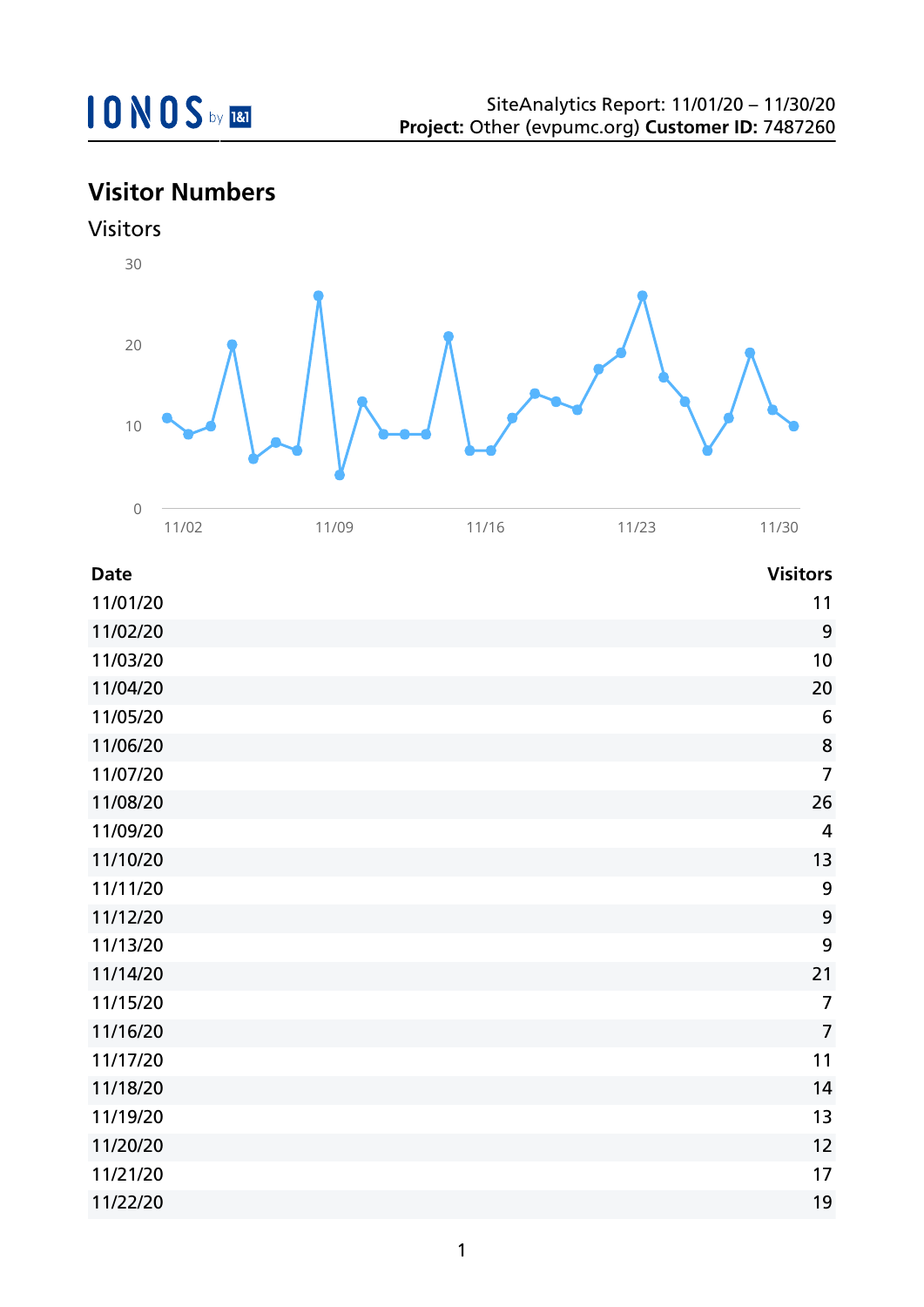| <b>Date</b>  | <b>Visitors</b> |
|--------------|-----------------|
| 11/23/20     | 26              |
| 11/24/20     | 16              |
| 11/25/20     | 13              |
| 11/26/20     | $\overline{7}$  |
| 11/27/20     | 11              |
| 11/28/20     | 19              |
| 11/29/20     | 12              |
| 11/30/20     | 10              |
| <b>Total</b> | 376             |

Sessions



| 11/02 | 11/09 | 11/16 | 11/23 | 11/30 |
|-------|-------|-------|-------|-------|
|       |       |       |       |       |

| Date     | <b>Sessions</b> |
|----------|-----------------|
| 11/01/20 | 11              |
| 11/02/20 | 9               |
| 11/03/20 | 12              |
| 11/04/20 | 20              |
| 11/05/20 | 6               |
| 11/06/20 | 8               |
| 11/07/20 | $\overline{7}$  |
| 11/08/20 | 26              |
| 11/09/20 | $\overline{4}$  |
| 11/10/20 | 13              |
| 11/11/20 | 9               |
| 11/12/20 | 9               |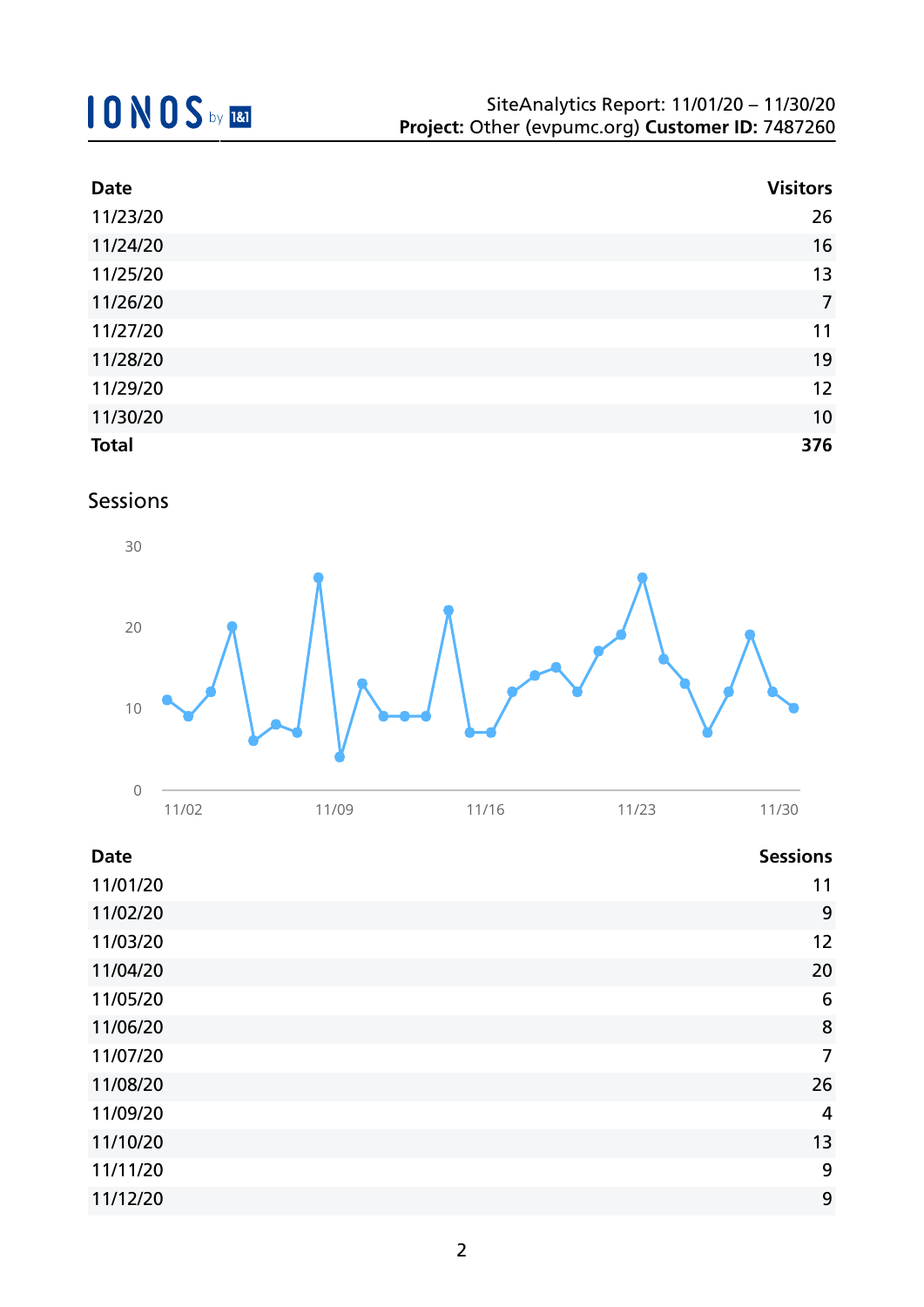| <b>Date</b>  | <b>Sessions</b> |
|--------------|-----------------|
| 11/13/20     | 9               |
| 11/14/20     | 22              |
| 11/15/20     | 7               |
| 11/16/20     | $\overline{7}$  |
| 11/17/20     | 12              |
| 11/18/20     | 14              |
| 11/19/20     | 15              |
| 11/20/20     | 12              |
| 11/21/20     | 17              |
| 11/22/20     | 19              |
| 11/23/20     | 26              |
| 11/24/20     | 16              |
| 11/25/20     | 13              |
| 11/26/20     | $\overline{7}$  |
| 11/27/20     | 12              |
| 11/28/20     | 19              |
| 11/29/20     | 12              |
| 11/30/20     | 10              |
| <b>Total</b> | 383             |

### Search Engine Robots



| <b>Search Engine Robots</b> | <b>Sessions</b> | Percentage |
|-----------------------------|-----------------|------------|
| AhrefsBot/7.0               | 174             | 15.41%     |
| Sogou web spider/4.0        | 151             | 13.37%     |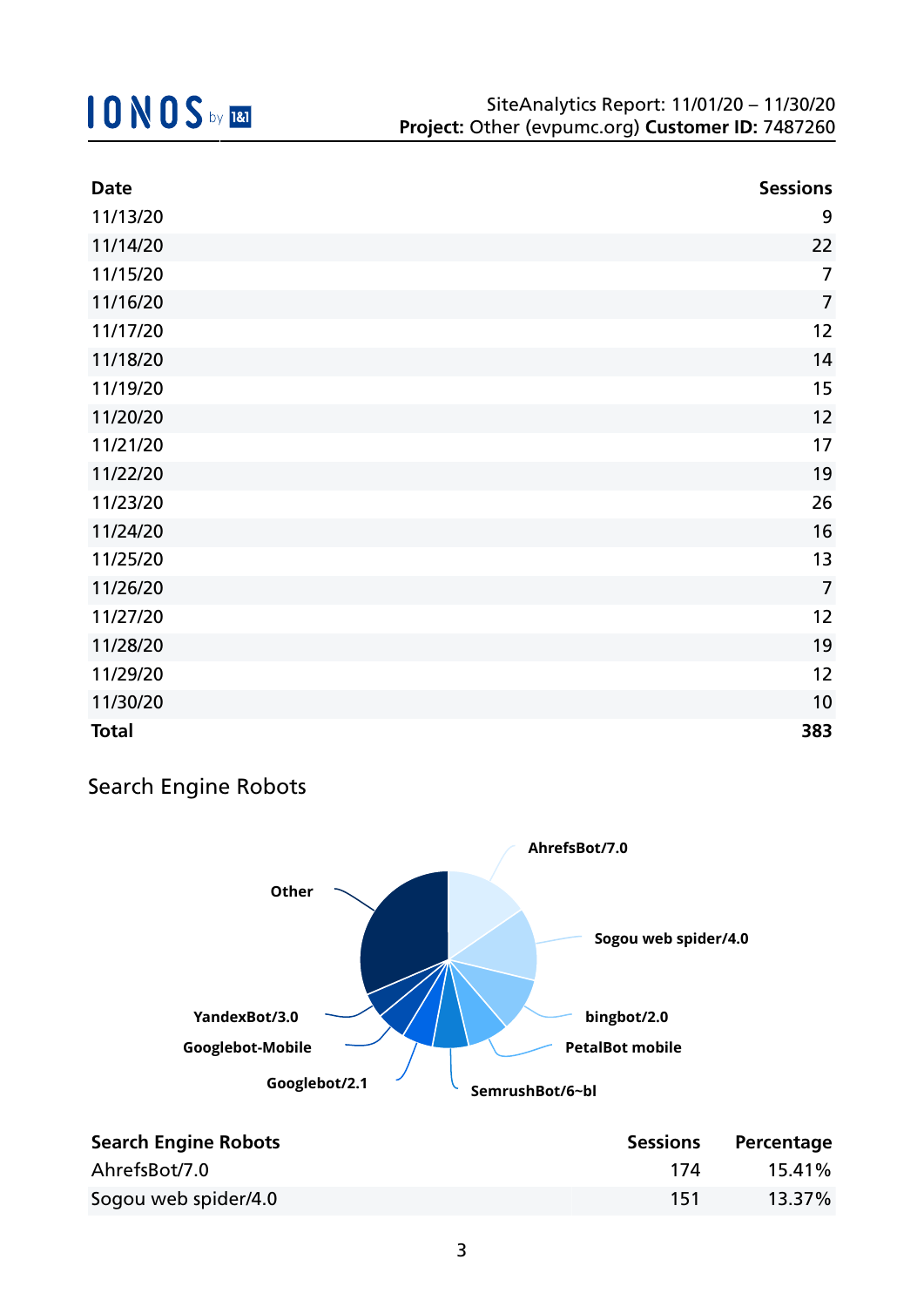| <b>Search Engine Robots</b> | <b>Sessions</b> | Percentage |
|-----------------------------|-----------------|------------|
| bingbot/2.0                 | 112             | 9.92%      |
| PetalBot mobile             | 86              | 7.62%      |
| SemrushBot/6~bl             | 75              | 6.64%      |
| Googlebot/2.1               | 64              | 5.67%      |
| Googlebot-Mobile            | 61              | 5.40%      |
| YandexBot/3.0               | 51              | 4.52%      |
| Datanyze                    | 49              | 4.34%      |
| SemrushBot/7~bl             | 46              | 4.07%      |
| panscient.com               | 42              | 3.72%      |
| Barkrowler/0.9              | 34              | 3.01%      |
| 360Spider                   | 28              | 2.48%      |
| MegaIndex.ru/2.0            | 26              | 2.30%      |
| <b>SEOkicks</b>             | 26              | 2.30%      |
| MJ12bot/v1.4.8              | 23              | 2.04%      |
| Applebot/0.1                | 18              | 1.59%      |
| Dataprovider                | 12              | 1.06%      |
| WikiDo/1.1                  | 12              | 1.06%      |
| SeznamBot/3.2               | 11              | 0.97%      |
| GoogleWebLight              | 7               | 0.62%      |
| Mail.RU_Bot/2.0             | 4               | 0.35%      |
| DuckDuckGo-Favicons-Bot/1.0 | 3               | 0.27%      |
| ltx71                       | 3               | 0.27%      |
| Baiduspider/2.0             | 2               | 0.18%      |
| adidxbot/2.0                | $\overline{2}$  | 0.18%      |
| BW/1.1                      | 1               | 0.09%      |
| CATExplorador/1.0beta       | 1               | 0.09%      |
| Diffbot/0.1                 | 1               | 0.09%      |
| LinkedInBot/1.0             | 1               | 0.09%      |
| MojeekBot/0.10              | 1               | 0.09%      |
| centuryb.o.t9               | 1               | 0.09%      |
| fake Googlebot              | 1               | 0.09%      |
| <b>Total</b>                | 1,129           | 100.00%    |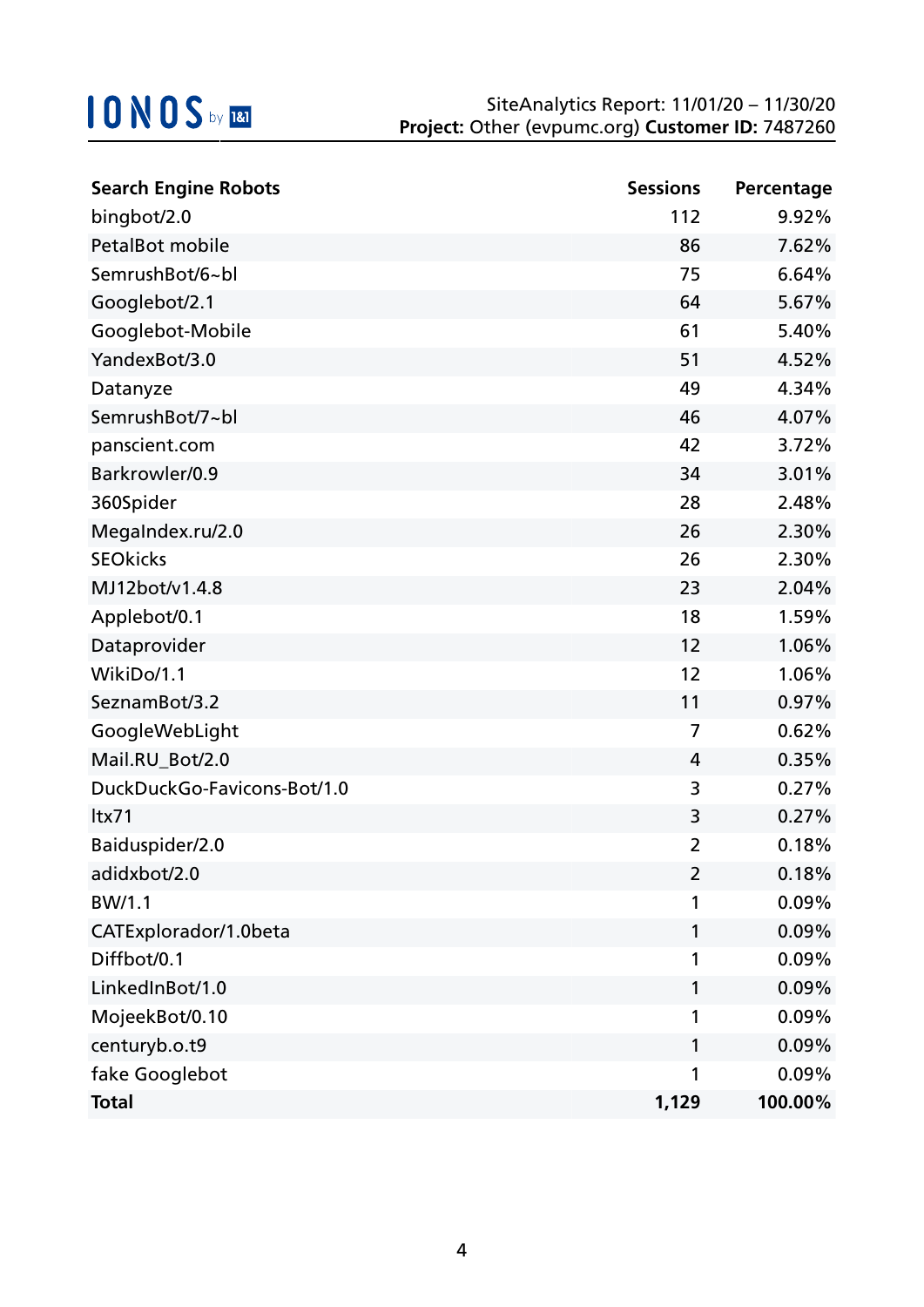

## **Page Analysis** Most Frequently Visited Pages



| <b>Pages</b>             | <b>Sessions</b> | Percentage |
|--------------------------|-----------------|------------|
| /Default.htm             | 385             | 27.60%     |
| /Elim.htm                | 69              | 4.95%      |
| <b>NideoServices.htm</b> | 62              | 4.44%      |
| /Announce.htm            | 54              | 3.87%      |
| /Offerings.htm           | 50              | 3.58%      |
| <b>Morship.htm</b>       | 48              | 3.44%      |
| /Sermons.htm             | 46              | 3.30%      |
| Nideo.htm                | 46              | 3.30%      |
| /Calendar.htm            | 45              | 3.23%      |
| /M-Statement.htm         | 43              | 3.08%      |
| /NewsLetterIdx.htm       | 42              | 3.01%      |
| /Stats.htm               | 42              | 3.01%      |
| /web_links.htm           | 42              | 3.01%      |
| /Believe.htm             | 41              | 2.94%      |
| /St_Johns.htm            | 38              | 2.72%      |
| /CalendarOld.htm         | 33              | 2.37%      |
| /Elim-HISTORY.htm        | 32              | 2.29%      |
| /valley_views1113.htm    | 32              | 2.29%      |
| /Elim_M-Statement.htm    | 31              | 2.22%      |
| /missions.htm            | 31              | 2.22%      |
| /valley_views0813.htm    | 31              | 2.22%      |
| /valley_views0913.htm    | 31              | 2.22%      |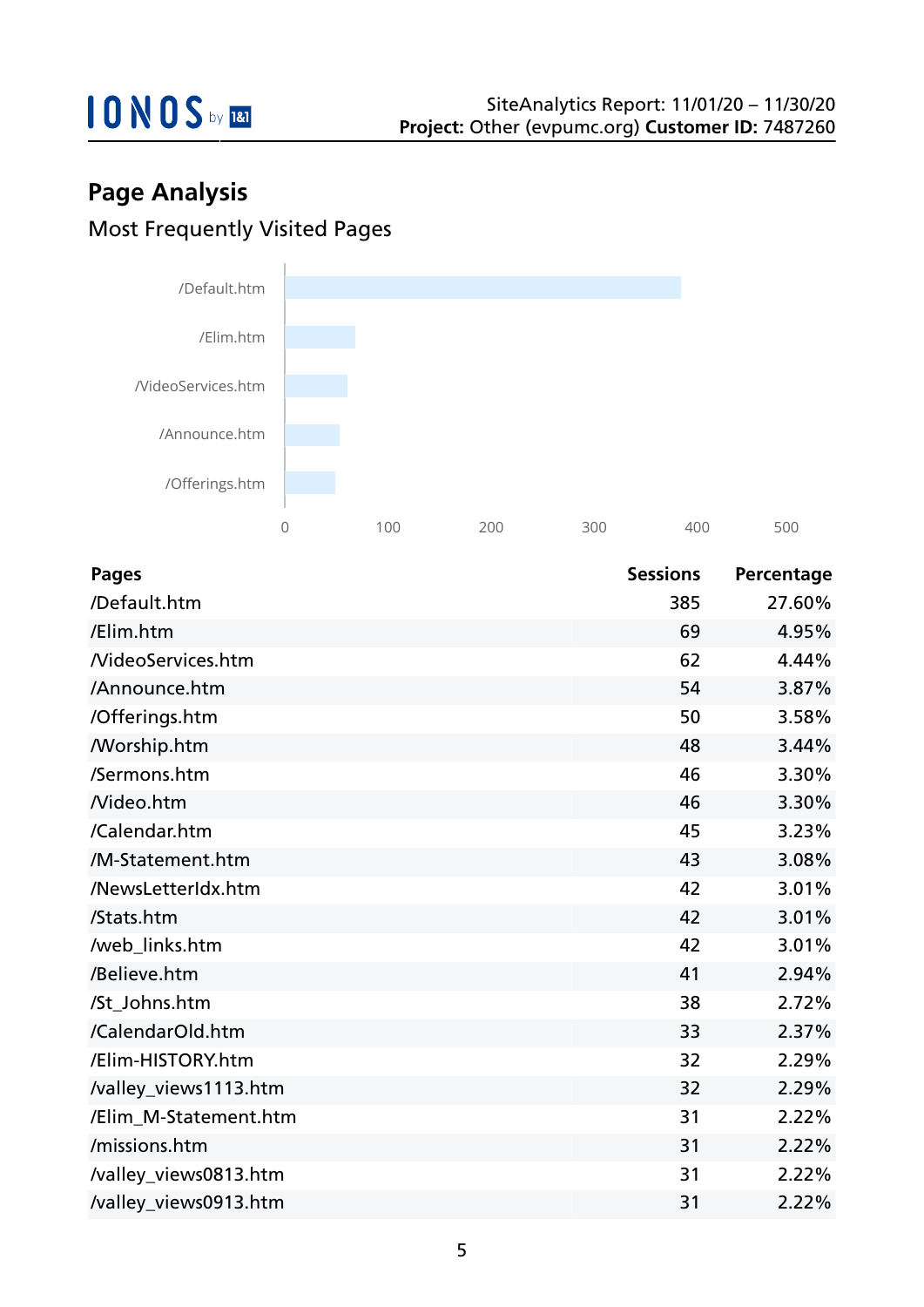| <b>Pages</b>             | <b>Sessions</b> | Percentage |
|--------------------------|-----------------|------------|
| /valley_views1013.htm    | 31              | $2.22\%$   |
| /StJohns M-Statement.htm | 30              | 2.15%      |
| /St Johns-HISTORY.htm    | 30              | 2.15%      |
| /info.htm                | 30              | 2.15%      |
| <b>Total</b>             | 1,395           | 100.00%    |

### Keywords

No data is available for this report during the current time period.

## Referring Pages



| <b>Pages</b>                                          | <b>Sessions</b> |
|-------------------------------------------------------|-----------------|
| https://google.com/                                   | 35              |
| http://google.com/url                                 | 30              |
| https://google.com                                    | 15              |
| http://sogou.com/web                                  | 4               |
| http://baidu.com/                                     | 3               |
| http://flalib.org                                     | 3               |
| http://google.com/                                    | 3               |
| http://afrsx.immobilieralgerie.net/blog/9486743/view/ | 1               |
| http://gdbh.pjty9.com/blog/9486743/view/              | 1               |
| http://iuoxo.fxrst.com/blog/9486743/view/             | 1               |
| http://l.facebook.com/l.php                           | 1               |
| https://lm.facebook.com/                              | 1               |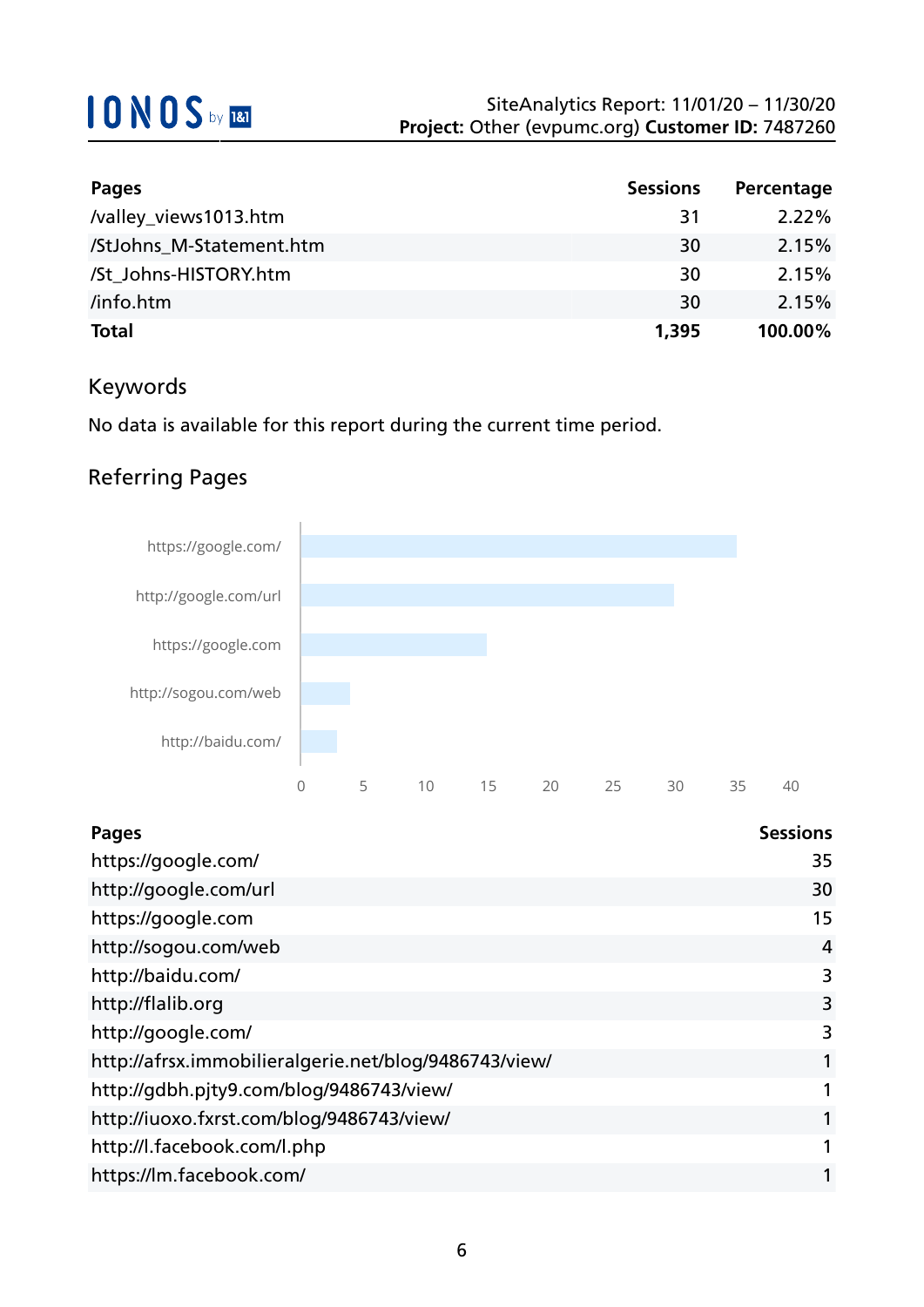

## **Browsers & Systems**

Browsers



| <b>Browsers</b>                  | <b>Sessions</b> | Percentage |
|----------------------------------|-----------------|------------|
| Chrome                           | 144             | 37.60%     |
| IE                               | 40              | 10.44%     |
| Firefox                          | 29              | 7.57%      |
| Python-requests                  | 24              | 6.27%      |
| Microsoft Edge                   | 12              | 3.13%      |
| Safari mobile                    | 12              | 3.13%      |
| Safari                           | 11              | 2.87%      |
| <b>Chrome Mobile</b>             | 8               | 2.09%      |
| Apache-HttpClient                | 3               | 0.78%      |
| DingTalk Mobile App              | 3               | 0.78%      |
| Go http package                  | 3               | 0.78%      |
| <b>Android HttpURLConnection</b> | 1               | 0.26%      |
| Android browser                  | 1               | 0.26%      |
| <b>Chrome Headless</b>           | 1               | 0.26%      |
| Facebook App                     | 1               | 0.26%      |
| Firefox (Namoroka)               | 1               | 0.26%      |
| Google App                       | 1               | 0.26%      |
| Opera                            | 1               | 0.26%      |
| Silk                             | 1               | 0.26%      |
| <b>CURL</b>                      | 1               | 0.26%      |
| Could not be identified          | 85              | 22.19%     |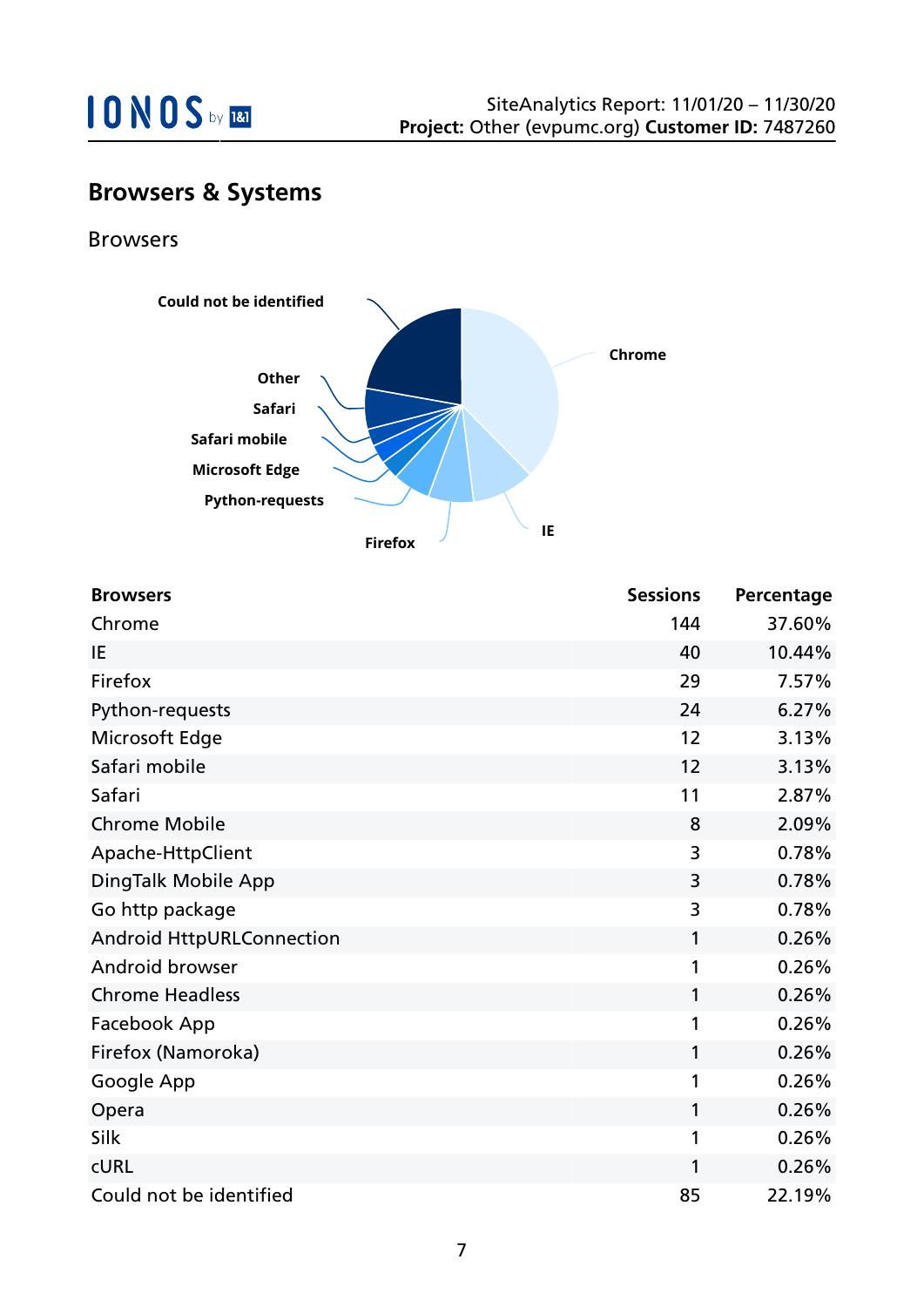| <b>Browsers</b> |     | <b>Sessions Percentage</b> |
|-----------------|-----|----------------------------|
| <b>Total</b>    | 383 | 100.00%                    |

Operating Systems



**macOS**

| <b>Operating Systems</b> | <b>Sessions</b> | Percentage |
|--------------------------|-----------------|------------|
| Windows                  | 179             | 46.74%     |
| macOS                    | 31              | 8.09%      |
| OS X                     | 16              | 4.18%      |
| iOS                      | 15              | 3.92%      |
| Android                  | 13              | 3.39%      |
| Linux                    | 11              | 2.87%      |
| <b>JVM</b>               | 3               | 0.78%      |
| <b>BSD</b>               | 1               | 0.26%      |
| Fire OS                  | 1               | 0.26%      |
| Could not be identified  | 113             | 29.50%     |
| <b>Total</b>             | 383             | 100.00%    |

## **Visitor Locations**

| Countries            |                 |            |
|----------------------|-----------------|------------|
| <b>Countries</b>     | <b>Sessions</b> | Percentage |
| <b>United States</b> | 216             | 56.40%     |
| Germany              | 52              | 13.58%     |
| China                | 29              | 7.57%      |
| France               | 13              | 3.39%      |
| <b>Netherlands</b>   | 10              | 2.61%      |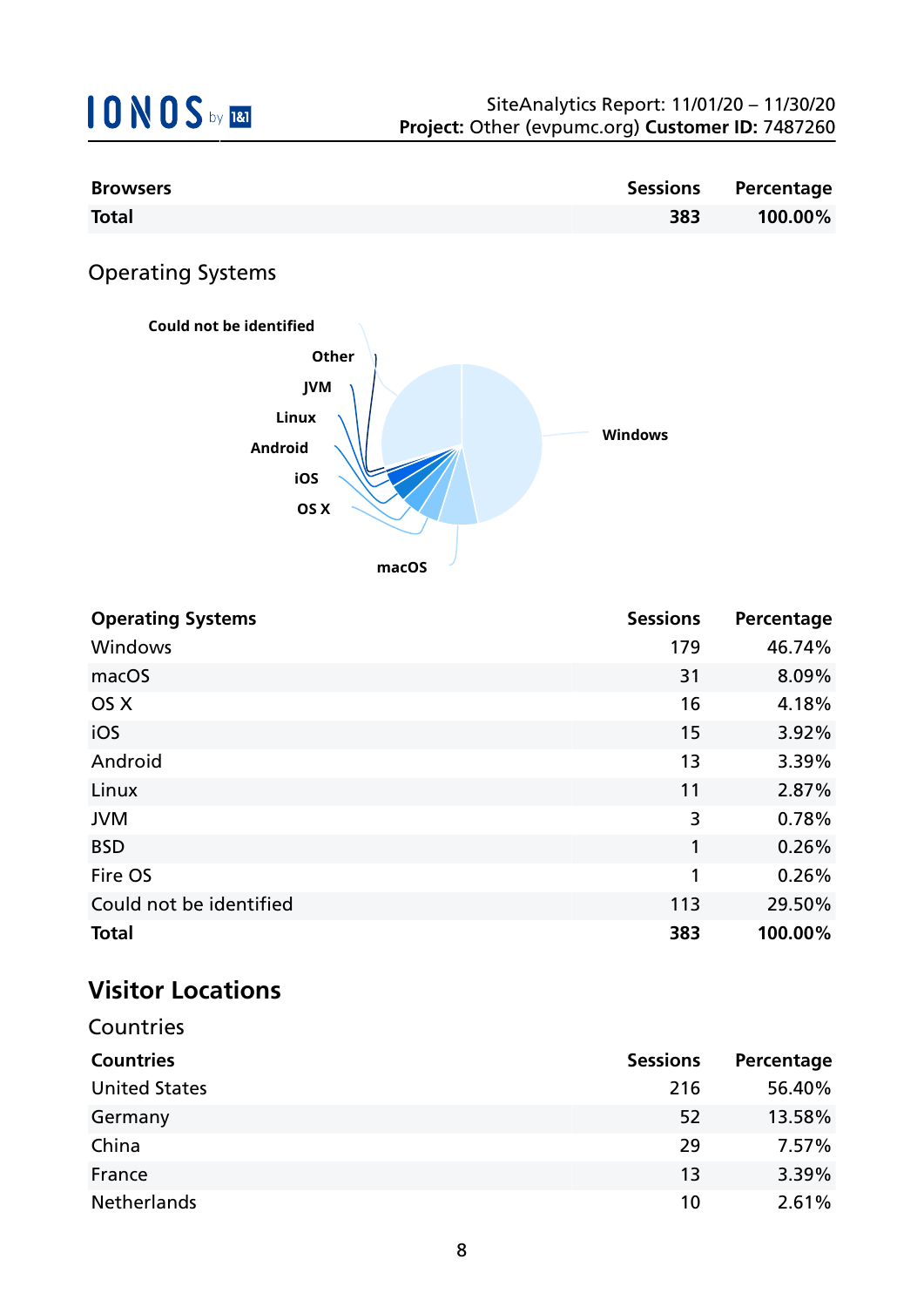| <b>Countries</b>        | <b>Sessions</b> | Percentage |
|-------------------------|-----------------|------------|
| Russia                  | 10              | 2.61%      |
| Canada                  | 9               | 2.35%      |
| Pakistan                | 7               | 1.83%      |
| Singapore               | 6               | 1.57%      |
| <b>Ukraine</b>          | 5               | 1.31%      |
| Nigeria                 | $\overline{4}$  | 1.04%      |
| Australia               | 3               | 0.78%      |
| <b>Belgium</b>          | $\overline{2}$  | 0.52%      |
| <b>United Kingdom</b>   | $\overline{2}$  | 0.52%      |
| Romania                 | $\overline{2}$  | 0.52%      |
| <b>Brazil</b>           | 1               | 0.26%      |
| Switzerland             | 1               | 0.26%      |
| Finland                 | 1               | 0.26%      |
| Hong Kong SAR China     | 1               | 0.26%      |
| Hungary                 | 1               | 0.26%      |
| Kenya                   | 1               | 0.26%      |
| <b>Mexico</b>           | 1               | 0.26%      |
| <b>New Zealand</b>      | 1               | 0.26%      |
| Sweden                  | 1               | 0.26%      |
| Turkey                  | 1               | 0.26%      |
| Taiwan                  | 1               | 0.26%      |
| Zambia                  | 1               | 0.26%      |
| Could not be identified | 1               | 0.26%      |
| <b>Total</b>            | 383             | 100.00%    |

### **Continents**

| <b>Continents</b>       | <b>Sessions</b> | Percentage |
|-------------------------|-----------------|------------|
| <b>North America</b>    | 226             | 59.01%     |
| Europe                  | 100             | 26.11%     |
| Asia                    | 45              | 11.75%     |
| Africa                  | 6               | 1.57%      |
| Oceania                 | 4               | 1.04%      |
| South America           |                 | 0.26%      |
| Could not be identified |                 | 0.26%      |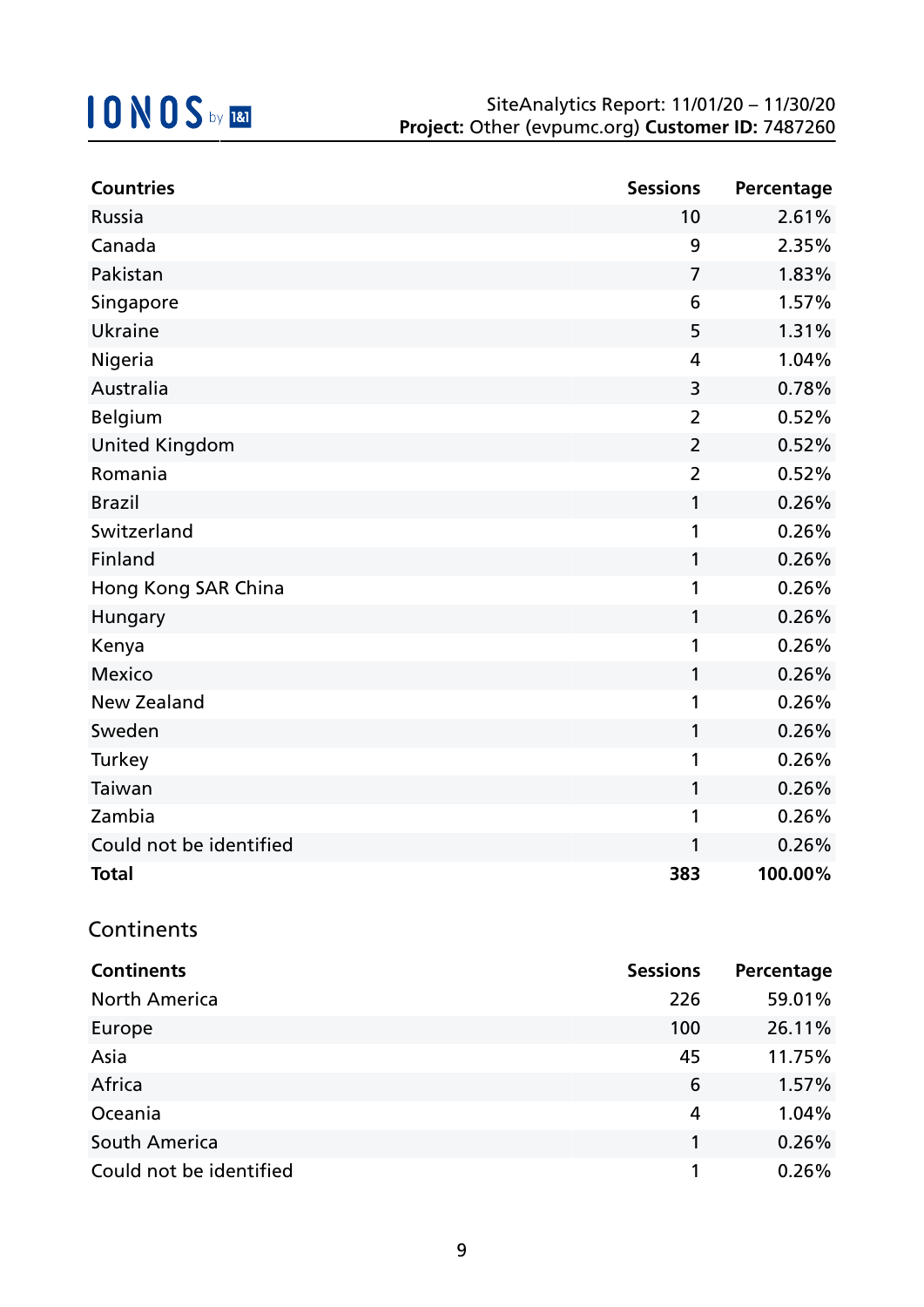

| <b>Continents</b> |     | Sessions Percentage |
|-------------------|-----|---------------------|
| <b>Total</b>      | 383 | 100.00%             |

### **Information about the evaluations**

#### Visitors

This evaluation shows how many visitors accessed your website. Visitors are uniquely identified on the basis of the IP address and the browser ID. If a visitor goes to your website more than once a day, only one visitor is counted.

#### Sessions

This evaluation shows the number of sessions. A session starts when a visitor accesses your website and ends when he or she leaves it. A session ends automatically after 30 minutes without activity. If a visitor goes to your website more than once a day, multiple sessions are counted.

#### Search Engine Robots

This evaluation shows which search engine robots have accessed the pages of your website. Search engine robots automatically search the content of websites in order to keep search engine entries up to date.

#### Most Frequently Visited Pages

This evaluation shows which pages of your website were visited most often.

#### Keywords

This evaluations shows the keywords with which your website was most commonly found in search engines.

#### Referring Pages

This evaluation shows the websites from which visitors were transferred to your website.

#### Browsers

This evaluation shows which browsers visitors used to access your website. This way, you know which browsers to optimize your website for, for example.

#### Operating Systems

This evaluation shows which operating systems visitors used to access your website. This way, you know which operating systems are most popular with your visitors, for example, and you can optimize your website for these operating systems.